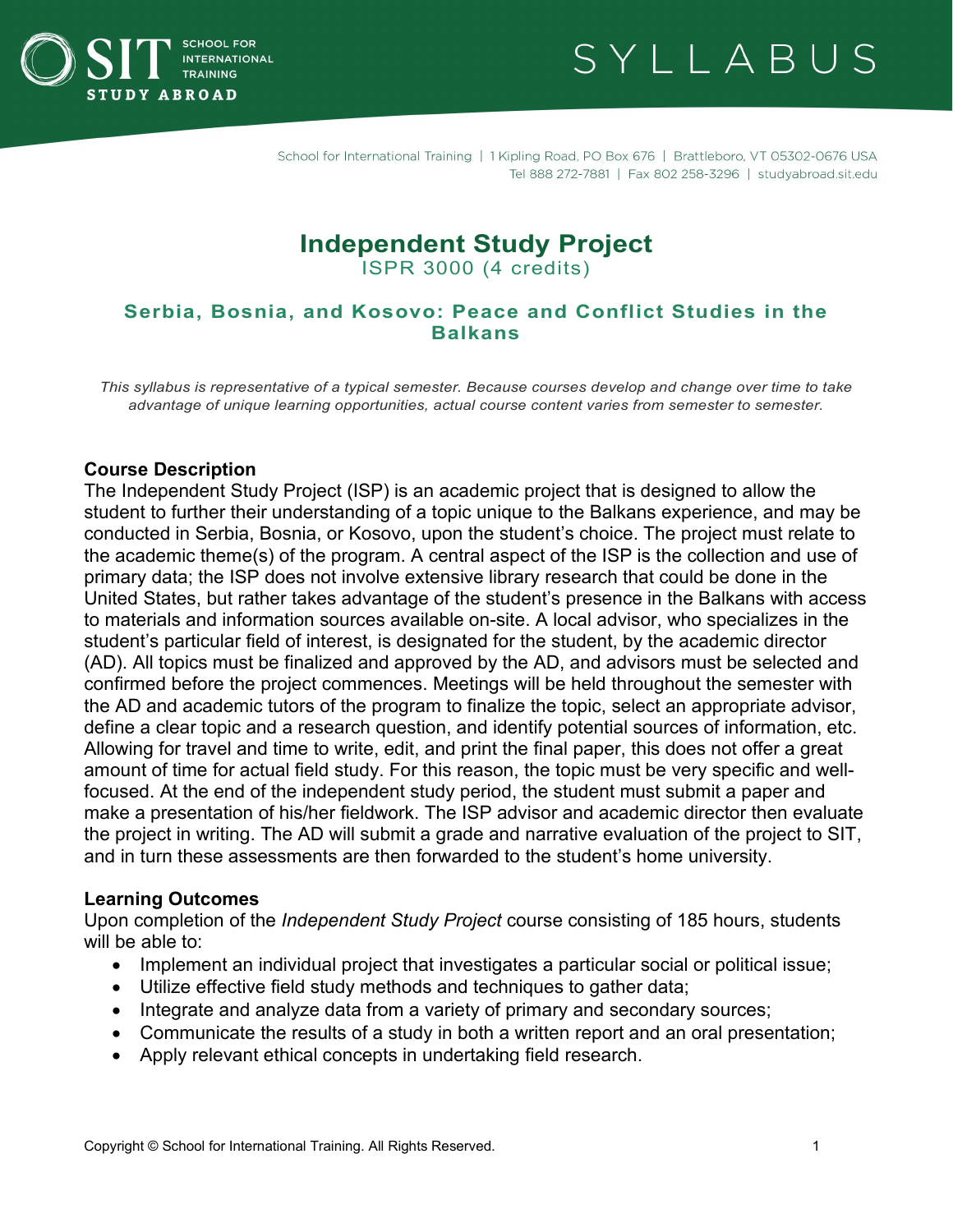- Conduct a field-based project in peace and conflict studies following the academic and professional ethics discussed in methods class;
- Produce an ISP that demonstrates critical thinking, intellectual flexibility, and reflective analysis of peace and conflict systems;
- Provide an oral presentation in which the student presents the design of their field research, data collected, and result of analysis;
- Apply field-based study methods.

#### **Instructional Methods**

SIT's teaching and learning philosophy is grounded in the experiential learning theory developed by Kolb (1984; 2015) and informed by various scholars, such as Dewey, Piaget, Lewin, among others. Experiential learning theory recognizes that learning is an active process that is not confined to the formal curriculum; "knowledge is created through the transformation of experience" (Kolb, 2015, p. 49). Learning involves both content and process. Learning is holistic and happens through various life experiences upon which students draw to generate new ways of knowing and being. Learning involves a community and is a lifelong endeavor. Learning is transformational. The suggested four step-cycle of a *concrete experience*, *reflective observation*, *abstract conceptualization*, and *active experimentation* embedded in the experiential learning model is not linear and might not always happen in that specific order, as any learning is highly context dependent. These stages of taking part in a shared experience; reflecting on that experience by describing and interpreting it; challenging their own assumptions and beliefs to generate new knowledge; and ultimately applying new knowledge, awareness, skills, and attitudes in a variety of situations and contexts are important for students to engage in to become empowered lifelong learners.

# **Assignments and Evaluation**

# Assignment Descriptions and Grading Criteria

In conjunction with the ISP advisor, the academic director evaluates student performance on the ISP. Assessment of the written work and oral presentation is based on the formulation of the research question, accuracy of the information conveyed, the breadth and appropriateness of sources, the depth of analysis and insight, the level of cultural sensitivity displayed, and the quality of expression. Special emphasis will be placed on the student's ability to integrate primary and secondary sources and to present the findings in a clear, organized, and wellsynthesized format, with attention to the ethical context of field study. Students will be evaluated on their ability to:

- Work independently and respectfully within Serbia / Bosnia / Kosovo and in cooperation with institutions and advisors;
- Develop a logical and coherent framework for the study project and clearly justify how the chosen topic lies within the scope of the program and region;
- Critically discuss and evaluate available and relevant theories, papers, and published materials on the proposed project;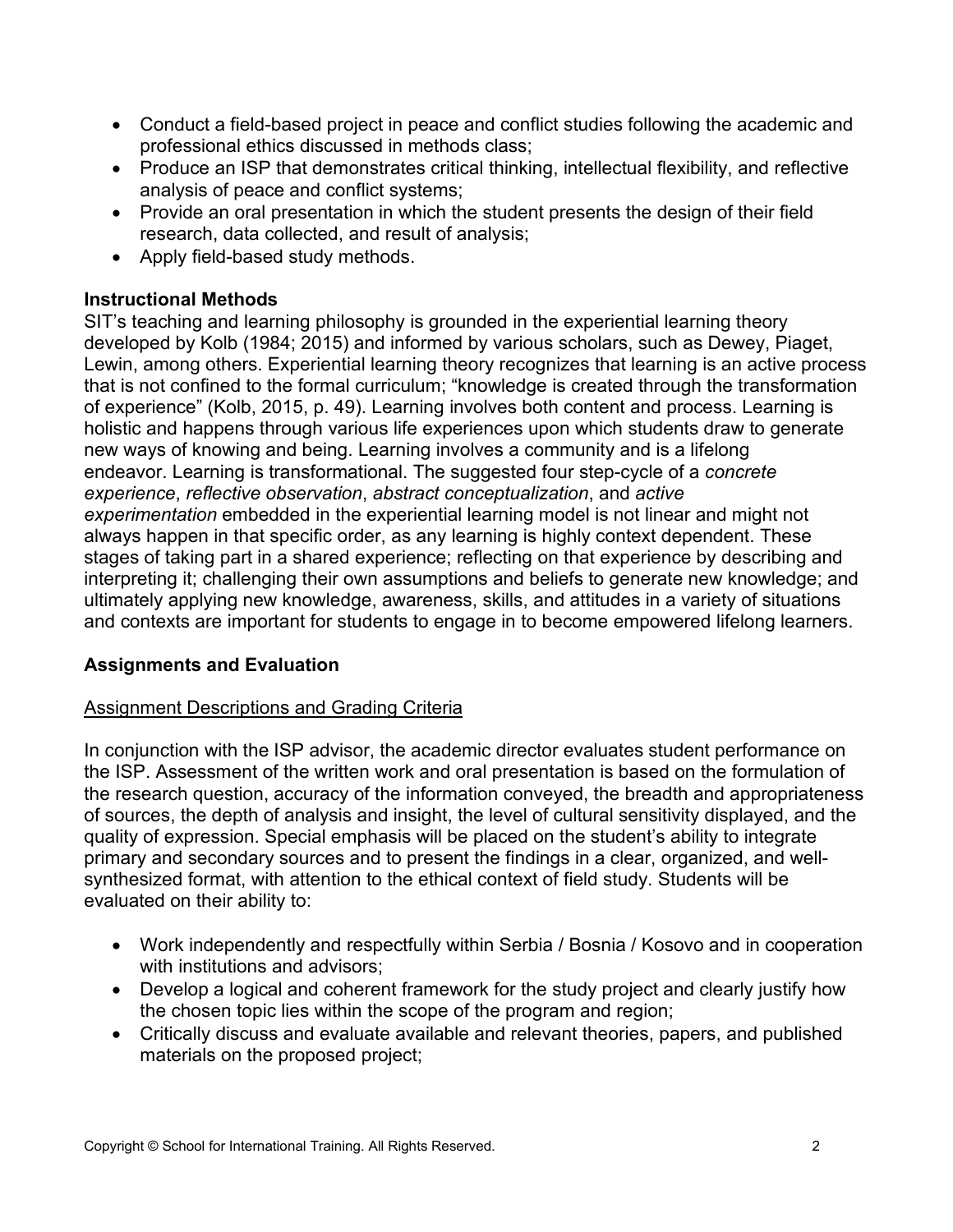- Clearly present the main objectives of the project, further developing them when needed;
- Present and justify a reasonable methodological framework to achieve the proposed objectives;
- Critically describe the data collected, analysis performed, and results;
- Present and discuss problems, findings, and conclusions based on the methods used, data and information collected, and/or analysis performed;
- Be able to present all steps of the project clearly and coherently in a written and oral format for an independent audience.

1) Independent Study Project (ISP) (90%)

Students will spend a minimum of 185 hours on the ISP. This includes time spent reading, developing contacts, collecting data (by interviewing, taking field observations), writing, meeting with the academic director and advisor. The final product is a typed and bound 30 page paper, double spaced, 12-pt standard font. A highlight of the assignment is a 15-minute presentation to fellow students, program staff, and other invited guests. Alternative forms of Independent Study Projects are a possibility students may explore in consultation with the academic director.

Assessment of the ISP is done on the basis of SIT's assessment rubric for the Independent Study Project with the grading evaluation and criteria listed below.

Evaluation criteria for ISPs include:

Title/Acknowledgements/Abstract

- The title is succinct, interesting, and engaging, and it clearly explains the project
- The acknowledgments are complete and professionally written
- The abstract clearly summarizes the project

Research Question/Objectives/Justification

- The study/research question is relevant, thought-provoking, and original
- The project aims to contribute information on a topic relevant to local community and/or other researchers
- The objectives of the study are clearly presented and appropriate
- The justification of the project is clear and contextualized

Context and Literature Review

- The content is relevant. Important themes and background information is provided
- The paper includes appropriate, high-quality relevant background sources, including several from peer-reviewed journals

**Methods** 

• The explanation of methodology is clear and accurate and supporting materials are included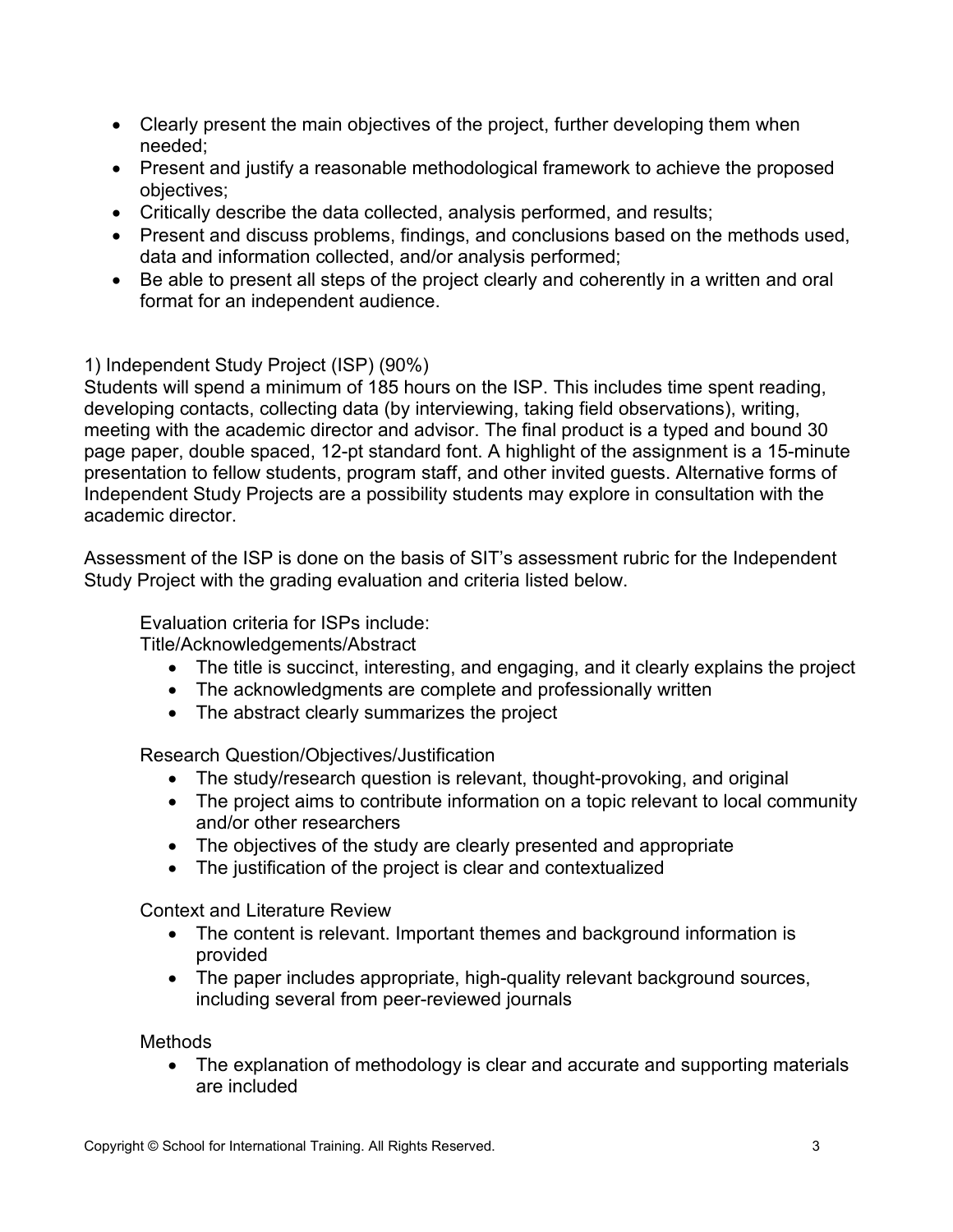- Implementation of methods through the research process is thoughtful and handed with care
- The methods are appropriate

**Ethics** 

- Human subject policies and ethical research guidelines are adhered to and thoroughly discussed
- Appropriate consideration is given to informed consent, anonymity, and confidentiality of research participants, in keeping with human subjects protocols and the SARB-approved ISP proposal
- The ISP is responsive to host community needs, as applicable

Presentation of results/findings

- The findings are complete and are logically and convincingly presented
- The prose discussion of findings is clear, succinct, and logical
- Tables, graphs, photos, and direct quotes are relevant and support the argument

Depth of analysis/Conclusions

- Important implications raised by the findings are included
- The argument is well-structured and different sources of information are wellintegrated
- Patterns in the findings (or lack of a pattern) are identified and discussed
- The author gives logical explanations of what findings mean
- The author clearly and specifically related his/her findings to the study/research question and to previous research in the field

Technical aspects/Effort

- The paper is organized into major sections and/or follows the guidelines in accordance with the orientation of the program
- Table of contents, in-text citations, and reference list or bibliography are done correctly and completely
- There are no mistakes in writing, grammar, spelling, and punctuation

# 2) Oral Presentation (10%)

Assessment of the ISP Oral Presentation is done on the basis of SIT's assessment rubric for the Independent Study Project Presentation with the grading evaluation and criteria listed above.

Evaluation criteria for the Oral Presentation include:

- Organization of presentation, with a view to holding audience interest
- Use of appropriate examples and personal experiences
- Clear explanation of ISP strategy and implementation

# Assessment

ISP – 90%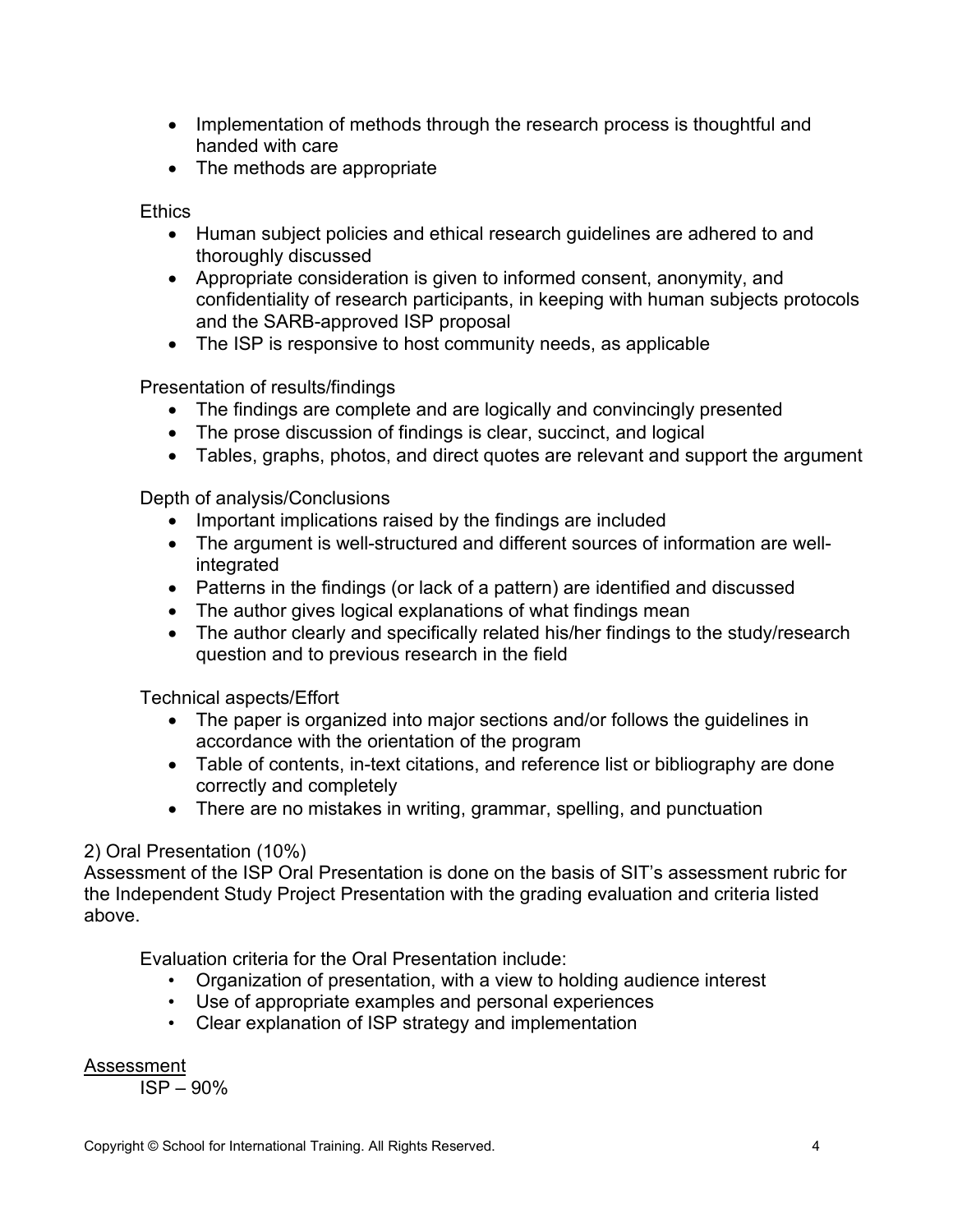ISP Oral Presentation – 10%

#### Attendance and Participation

Due to the nature of SIT Study Abroad programs, and the importance of student and instructor contributions in each and every class session, attendance at all classes and for all program excursions is required. Criteria for evaluation of student performance include attendance and participation in program activities. Students must fully participate in all program components and courses. Students may not voluntarily opt out of required program activities. Valid reasons for absence – such as illness – must be discussed with the academic director or other designated staff person. Absences impact academic performance, may impact grades, and could result in dismissal from the program.

#### Late Assignments

SIT Study Abroad programs integrate traditional classroom lectures and discussion with fieldbased experiences, site visits and debriefs. The curriculum is designed to build on itself and progress to the culmination (projects, ISP, case studies, internship, etc.). It is critical that students complete assignments in a timely manner to continue to benefit from the sequences in assignments, reflections and experiences throughout the program.

Students may request a justified extension for one paper/assignment during the semester. Requests must be made in writing and at least 12 hours before the posted due date and time. If reason for request is accepted, an extension of up to one week may be granted at that time. Any further requests for extensions will not be granted. Students who fail to submit the assignment within the extension period will receive an 'F' for the assignment.

# Grading Scale

Grades are given both fairly and rigorously and in accordance with the system below. They will reflect a combination of absolute quality of performance, progress made, and the ability to take into account and assimilate the academic director's and the teachers' advice in assessing the work done. An "A" letter grade reflects exceptional work and a perfect combination of academic competences and personal research and analysis. It shows great ability to integrate field-based investigation and personal reflection into a structured and well-argued paper. A "B" letter grade reflects serious and methodical work as well as a substantial effort at analyzing and understanding cross-cultural issues. A "C" letter grade shows the work meets the requirements but needs more in-depth reflection and personal involvement. A "D" letter grade is insufficient and clearly reflects lack of work or serious deficiencies.

| А- |
|----|
| B+ |
|    |
| В- |
| C+ |
| C. |
| C- |
| D+ |
|    |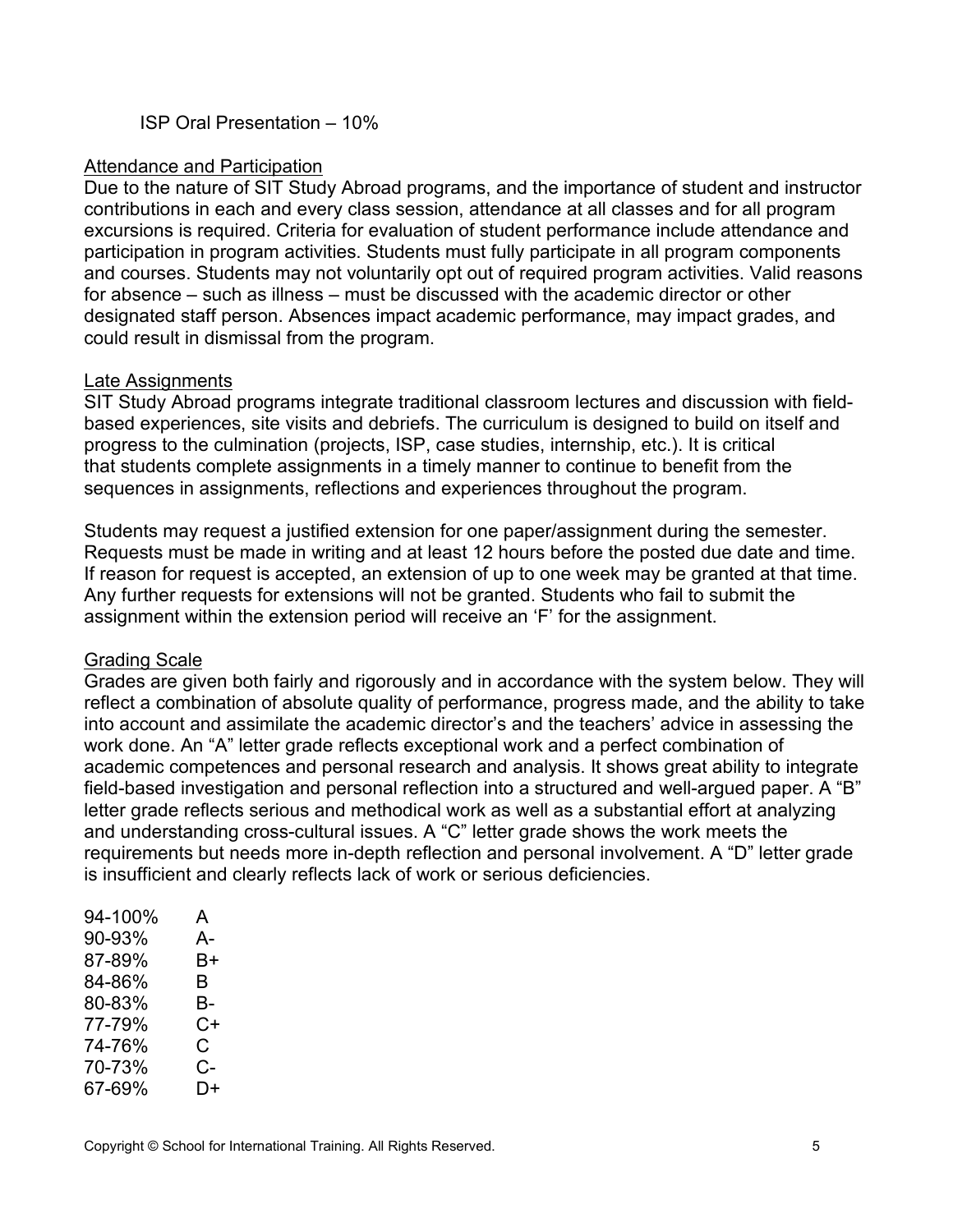#### 64-66% D below 64 F

#### **Program Expectations**

- Show up prepared. Be on time, have your readings completed and points in mind for discussion or clarification. Complying with these elements raises the level of class discussion for everyone.
- Have assignments completed on schedule, printed, and done accordingly to the specified requirements. This will help ensure that your assignments are returned in a timely manner.
- Ask questions in class. Engage the lecturer. These are often very busy professionals who are doing us an honor by coming to speak.
- Comply with academic integrity policies (no plagiarism or cheating, nothing unethical).
- Respect differences of opinion (classmates', lecturers, local constituents engaged with on the visits). You are not expected to agree with everything you hear, but you are expected to listen across difference and consider other perspectives with respect.
- Storing Your Work: Keep several copies of your work as back up and keep one copy accessible to you through an online forum, such as an attachment in your email, the course learning management system, or cloud-based storage. This way your work will always be available to despite technical issues. Lost files, deleted drives, or computer crashes are not excuses for late, missing work.
- Personal Technology Use: Cell phones and other personal electronics can be used for taking notes and other class activities.  Off-task usage is not acceptable. You may be marked as absent for habitually using them for something other than classroom activities.
- Content Considerations: Some texts and activities you will encounter in this course delve into sensitive topics that may be emotionally and intellectually challenging. Our classroom is a space where we can engage with challenging ideas, question assumptions, and navigate difficult topics with respect and maturity. As possible, I will flag content and activities that are especially graphic or intense, so we are prepared to address them soberly and sensitively. If you are struggling to keep up with the work or participate in the course because of the nature of the content and activities, you should speak with me and/or seek help from counseling services.
- Classroom recording policy: To ensure the free and open discussion of ideas, students may not record classroom lectures, discussion and/or activities without the advance written permission of the instructor, and any such recording properly approved in advance can be used solely for the student's own private use.]

#### **SIT Policies and Resources**

Please refer to the [SIT Study Abroad Handbook](https://studyabroad.sit.edu/Student-Handbook/) and the [Policies](https://studyabroad.sit.edu/admitted-students/policies/) section of the SIT website for all academic and student affairs policies. Students are accountable for complying with all published policies. Of particular relevance to this course are the policies regarding: academic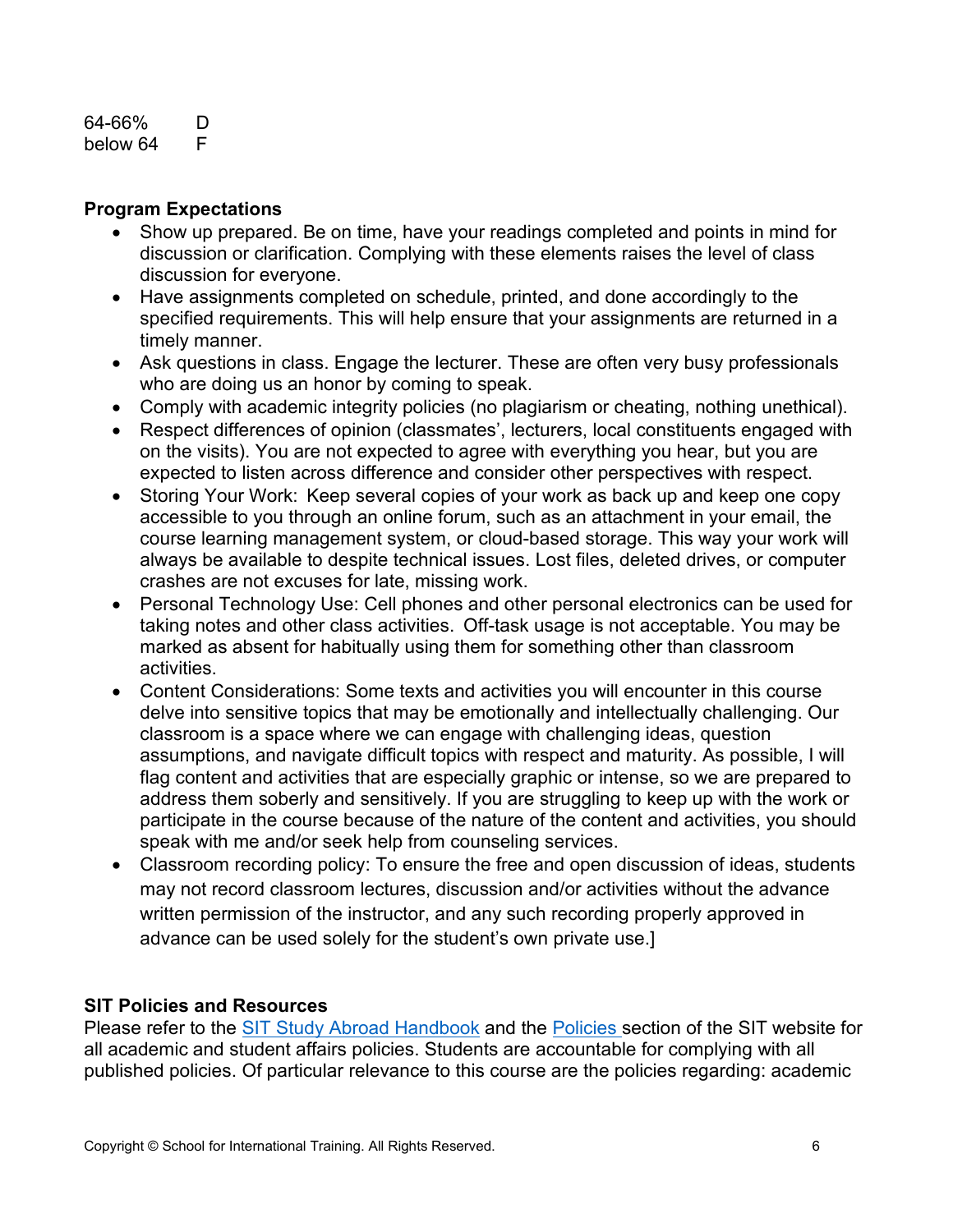integrity, Family Educational Rights and Privacy Act (FERPA), research and ethics in field study and internships, late assignments, academic status, academic appeals, diversity and disability, sexual harassment and misconduct, and the student code of conduct.

Please refer to the SIT Study Abroad Handbook and SIT website for information on important resources and services provided through our central administration in Vermont, such as [Library resources and research support,](https://studyabroad.sit.edu/admitted-students/student-resources/) [Disability Services,](https://studyabroad.sit.edu/health-safety-and-well-being/disability-services/) [Counseling Services,](https://studyabroad.sit.edu/health-safety-and-well-being/counseling-and-mental-health/) [Title IX](https://studyabroad.sit.edu/health-safety-and-well-being/sexual-safety-title-ix/)  [information,](https://studyabroad.sit.edu/health-safety-and-well-being/sexual-safety-title-ix/) and [Equity, Diversity, and Inclusion](https://studyabroad.sit.edu/health-safety-and-well-being/social-identity/) resources.

#### **Course Schedule**

Please be aware that topics and excursions may vary to take advantage of any emerging events, to accommodate changes in our lectures' availability, and to respect any changes that would affect student safety. Students will be notified if this occurs.

# **ISP To Do List**

#### **1. Decide on a topic**

This stage can often be difficult in narrowing down topics of interest. This is where the student asks: "What do I want to study? What do I want to explore and learn from the ISP? Where do I want to spend my ISP month? Is there a topic I have always been interested in and want to learn more about?" Think about the ISP as an opportunity for self-fulfillment and both a personal and academic growth, or as a steppingstone for further research or studies in a particular area.

The student must be able to define a distinct and feasible project. By the time the final ISP proposal is submitted, students will be required to clearly state their overall research project in one short paragraph.

#### **2. Define your research questions and research methods (draft research proposals)**

In the process of submitting draft proposal and through regular consultations with the Academic staff of the program, students will have to clearly define their ISP topic and research questions. Focusing their interest on a clear and precise question will enable students to begin their ISP period with necessary clarity and focus and will help them complete the task successfully within a given period of time.

# **3. Complete a final research proposal**

The final ISP research Proposal should provide a clear description of the topic, research question(s) and methodology and annotated bibliography. The proposal will help anticipate what the student is going to do during the research period and potential challenges that may arise. The proposal should also help students to clearly define the focus of the research at hand so that students end with a project that can be accomplished within the given period of time.

# **4. Contact an ISP advisor – share your ISP research proposal**

In order to complete the project, each student is matched with an advisor. The AD will match students with appropriate advisors who can best support chosen topics and research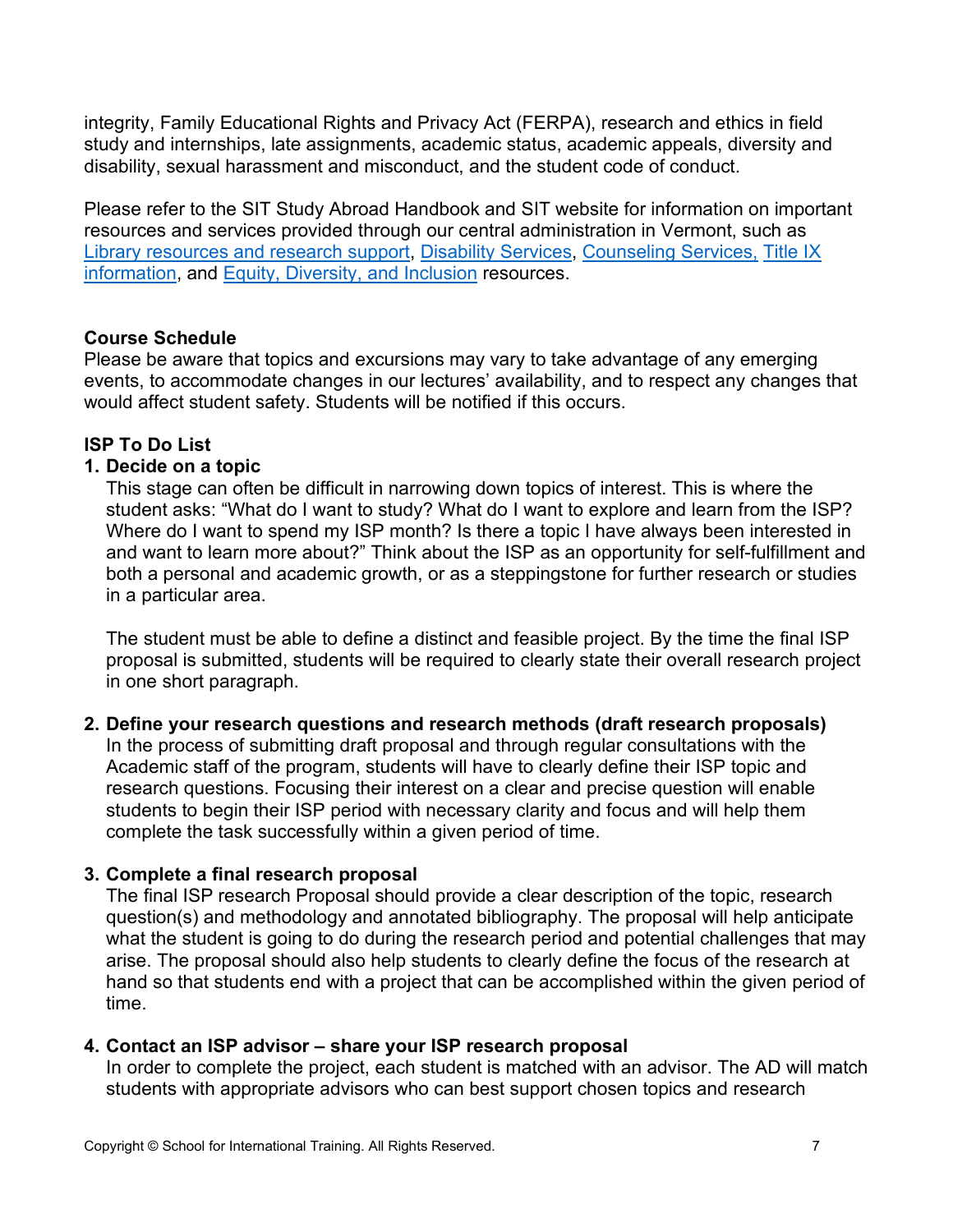question. All academic advisors are part of the SIT academic network in Serbia, Bosnia and Kosovo.

The following aspects are taken into consideration when choosing ISP advisor for each student:

- The advisor should be a person with an expertise in the field of interest, who is able to work with a student to create, plan and successfully complete their ISP, and subsequently evaluate it. The person should have an academic degree (MA or PhD) in relevant field, and should be able to give necessary guidance and support.
- Once students start their ISP, they are required to meet with ISP advisor at least three times, in order to define, discuss, and evaluate their progress, i.e., by discussing and defining parameters of the research, determining research methodology, suggesting sources and contacts, assisting in organization of collected information, and reviewing the student's final submission.
- It is **STUDENT'S** responsibility to initiate contact with ISP advisor and to make (and keep) appointments with them. It is student's responsibility to form respectful relationship and communication with their ISP advisor.
- A failure on the part of the student to regularly communicate and meet with the ISP advisor three times – as required – will be reflected in the final ISP grade.
- ISPs that are not supported by the assistance of ISP advisor will not be accepted.

# **5. Complete, sign and hand in SIT forms: site approval form, ethical guidelines, and SIT Study Abroad Review Board (SARB)**

In addition to completing their ISP Research Proposal, students are also required to submit a Site Approval form that clearly states their whereabouts on each and every day of the ISP; the AD and program staff must be able to reach the students during the ISP period in case of any emergency (global or local). Ethical guidelines include completion of both reading/agreeing to adhere to our written ethical policy, but also successful completion of our SIT Study Abroad Review Board (SARB) process. This will be discussed in detail in RME classes. Please note that until items 4 and 5 above (ISP Proposal, Site Approval, and Ethical Guidelines Forms) are satisfactorily completed, students will not be allowed to embark on their ISP. Funds for ISP accommodation and food will not be released to a student until all pre-ISP requirements are successfully met.

# **6. Arrange accommodation for the period of your ISP (4 weeks)**

It is STUDENT'S responsibility to arrange accommodation for four weeks of the ISP period (week 11-14 of the semester). The Program Assistant will be available to assist with and advise students in this process. Depending on the choice of the ISP location, students may be able to reside with a homestay family or find an alternative accommodation approved by the Academic Director in accordance with SIT guidelines of safety and security.

# **Human Subjects Review**

All ISP proposals must reflect a thoughtful and culturally appropriate consideration of the effects of the student's inquiry on the participants in the project. To that end, you are required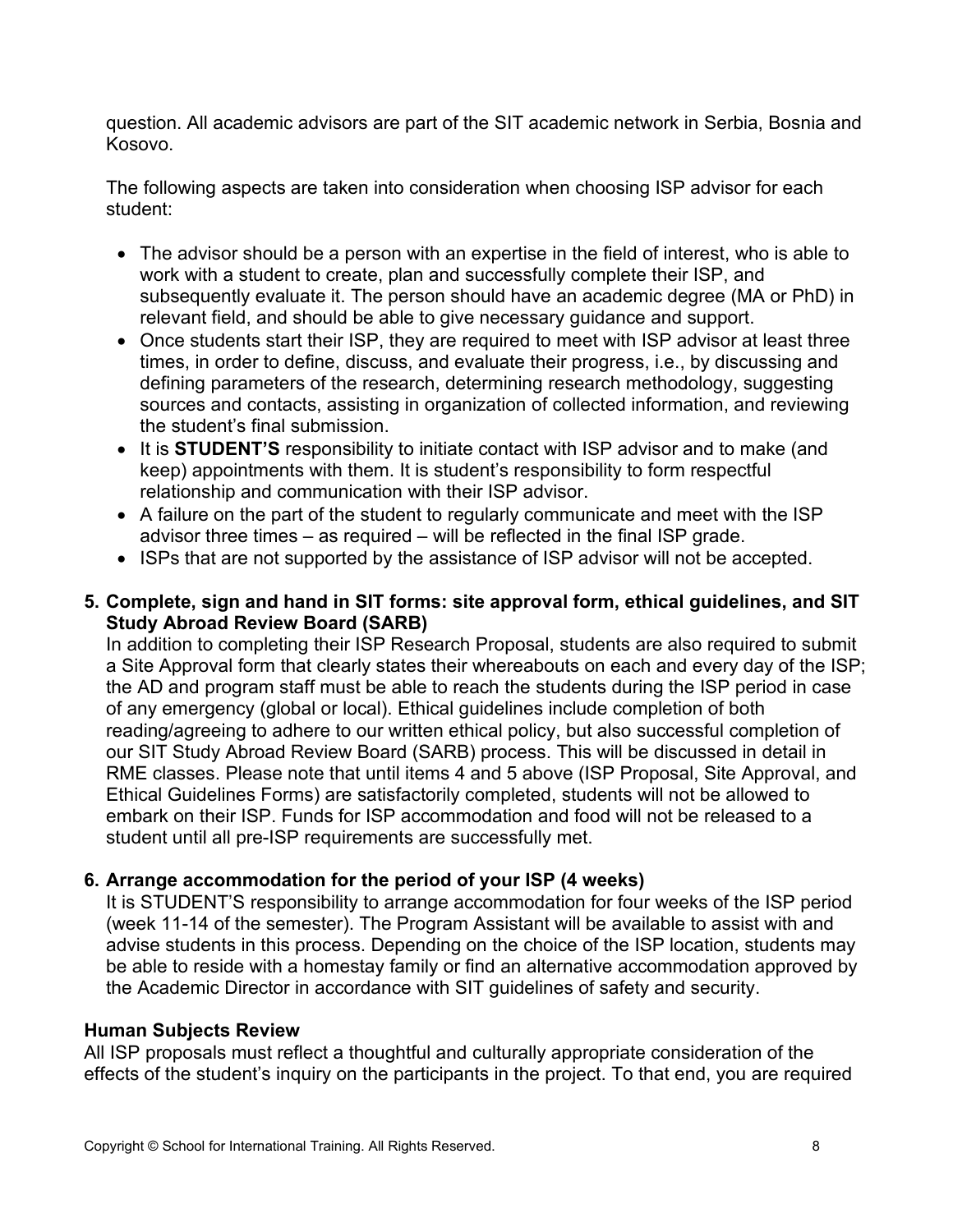to submit an "Application for Review of Research with Human Subjects," which includes questions about any potential harm that might come from your study; appendices include interview and survey protocols. If the Academic Director believes that you have not sufficiently addressed the concerns of this policy, he/she may ask you to revise your proposal. Standards for this review are developed in country and reflect local academic practice.

If a student's research has been funded by a US government agency or if she/he plans to take this research back to his/her home school or community for further dissemination, then the student must follow more stringent standards, i.e., not only those of the host community, but also those of the Office for Human Resource Protections, with which SIT is registered. Any questions or concerns are forwarded to SIT's Institutional Review Board for review.

# **ISP Written Format—Organization and Presentation**

# **I. Title page**

# **II. Table of Contents**

Your table of contents should contain heading of chapters or sections into which your ISP is divided, and the main headings and subdivisions in each section, noting all page numbers. *The table of contents falls into technical aspects that are also subject to evaluation.*

# **III. Abstract**

A tightly written (no more than 200 words) summary of your paper. In one paragraph only summarize the introductory and conceptual aspects of your study, your main research question, methods used and the main final conclusion/analysis of your study.

# **IV. Introduction**

Length can vary considerably depending on the topic and your style of writing. Aspects of your ISP that might be covered should include:

- A. Objectives of the study: discuss your motivation and academic interest in chosen topic, and in your research question (RQ), articulate the relevance of your chosen topic. This should come first – make sure your reader gets to know your RQ in very early stages of your paper.
- B. Clarification of research question(s) and topic of study.
- C. Definition of major terms (if necessary). If you use a large number of non-English terms, include them in a Glossary or Appendix ONLY at the END of the ISP.

Please note: In the evaluation rubric, Introduction falls into the category of Context (i.e. background information) and Literature Review.

# **V. Literature Review**

A brief overview of existing literature and work available on your topic of inquiry forming a background and entry discussion prior to your analysis. The literature review is extremely important as it reveals the extent of your overall research and reflects your ability to identify theoretical underpinning fitting a given contextual background, necessary to inform yourself sufficiently and develop greater understanding of the topic of your research.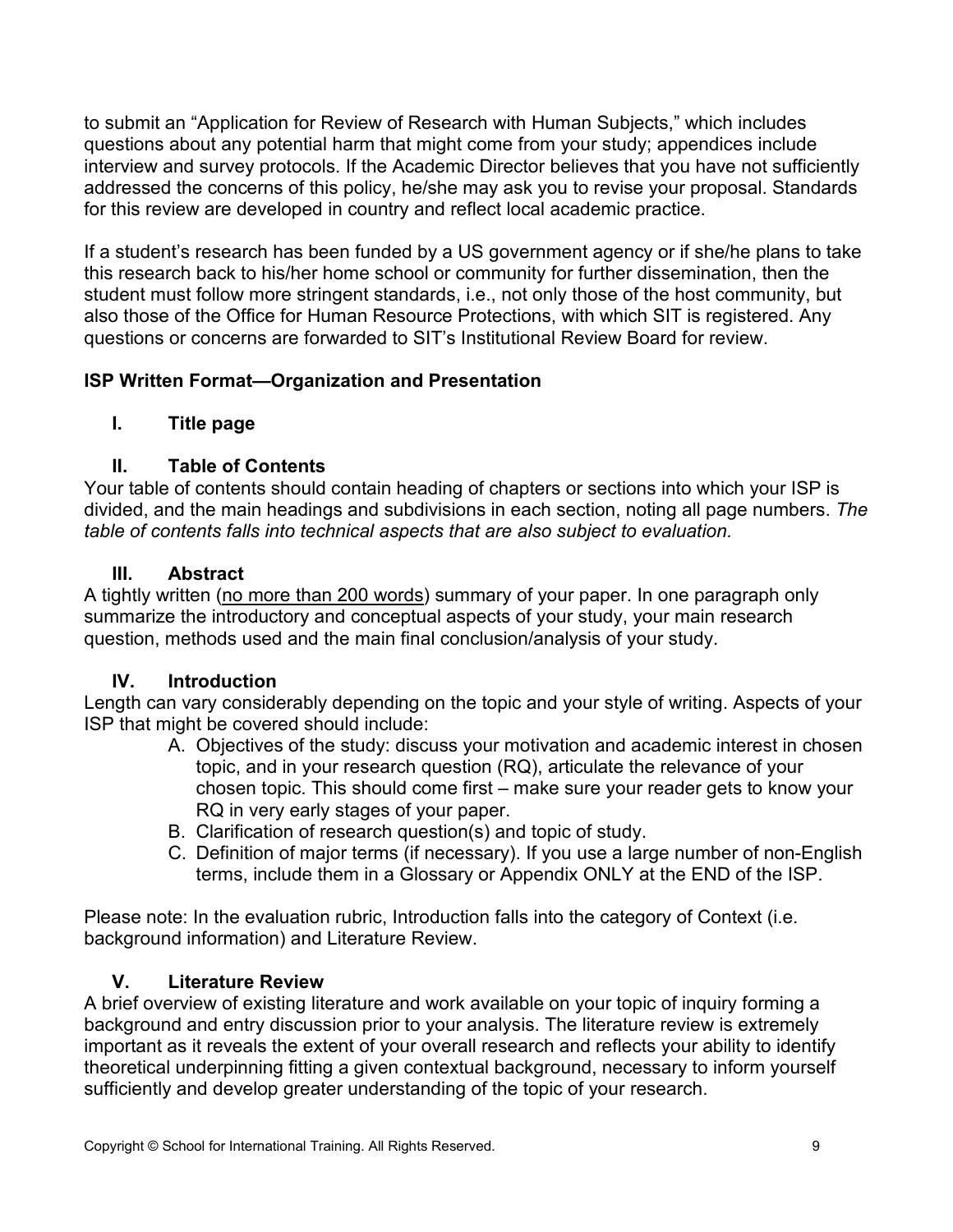# **VI. Methods & Ethics**

- A. Field study methods employed
	- i. When conducting semi-structured interviews, you are expected to complete minimum 4 interviews. When discussing your methods, you should specify the following:
		- a. Explain the choice of selected participants in your study
		- b. Specify the number of interviews you conducted (include a chart in Appendix)
- B. To protect the identity of your interviewees, you should refer to them as Interviewee or Participant, and when designating more of them, use either numbers (Interviewee/Participant 1, etc.), or letters (Interviewee/Participant A, etc.).
- C. Discussion of your positionality and how it may affect the ethics of your paper.
- D. Reflect on broader ethical dimension of the research and of the entire project.

# **VII. Findings**

You will want to use section headings, and most likely, sub-headings, to maintain a strong sense of organization of your paper. This section will form the bulk of your ISP, and must specifically include sections containing findings, your own reflection, discussion and analysis. Quotations and references to other works should be accurately cited. Any diagrams, figures or tables should be labeled properly.

# **VIII. Conclusions**

Your conclusions should demonstrate how your ISP fulfilled the objectives outlined in your introduction, and summarize the main outcomes of your study. This section is not always given the attention it deserves – it is common to find only a half-page of discussion of conclusions – as if the writer has run out of petrol! This section should bring out the best in you as a researcher. You need to make powerful arguments at this point, relate your findings to larger public issues, and derive implications. Please, also include Recommendations for further study in this section: this should consist of a short list of recommendations on how your study might be expanded upon, or be used as the basis for future ISPs & Limitations of the study: though optional, this section is highly recommended. Legitimize your study by pro-actively pointing out its shortcomings and biases (all studies have them, of course).

# **IX. Bibliography**

This should include all literature and documents used and cited from using APA style (follow research methods in-class instructions).

# **X. Appendix**

- A. Interview Questions
- B. A chart of the interviews conducted [see below the format you should follow].
- C. Relevant (and cited) statistical information, charts, maps, photographs or any additional relevant material.

# **Technical Aspects**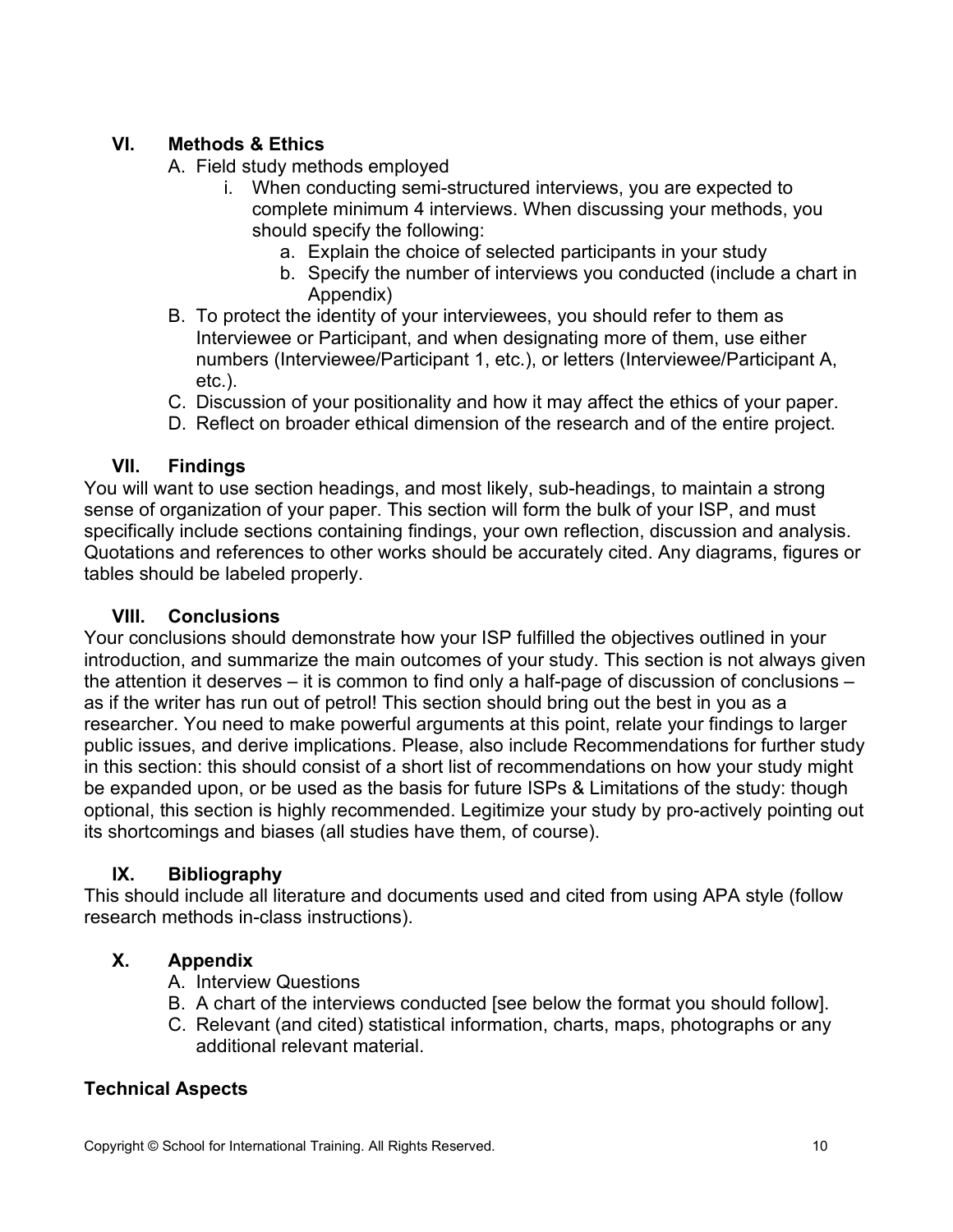#### Quotations & Paraphrasing

Every use of quotes, reference and bibliography should follow the format discussed in class. You will never quote an entire interview in the paper, nor should you copy and paste entire interviews. Should you use a quote that is *more than 3 lines long,* indent and single space it.

#### In-text citations and Bibliography

Whether you provide a direct quotation, or merely express another's idea in your own words, you should (by both academic and personal ethical standards) give the individual credit for that idea. You should do this by including in-text citation that, in conjunction with Bibliography list, provides proper information about your sources. Many of your citations will come from interviews conducted. All interviews should be cited respecting the anonymity of interviewees' identities and their names. You also need to cite all information taken from secondary sources.

#### You should follow the standard APA style. *Please note, when quoting from any text, page numbers are required in your in-text citation!*

#### Page Limit

The final paper is a 30-page paper, double spaced, 12-pt standard font (not including Bibliography and Appendix).

#### Page Layout

- The body of the text should be in font size 12
- The footnotes should be in font size 10
- All text should be in the same font you choose to use
- Your text alignment needs to be justified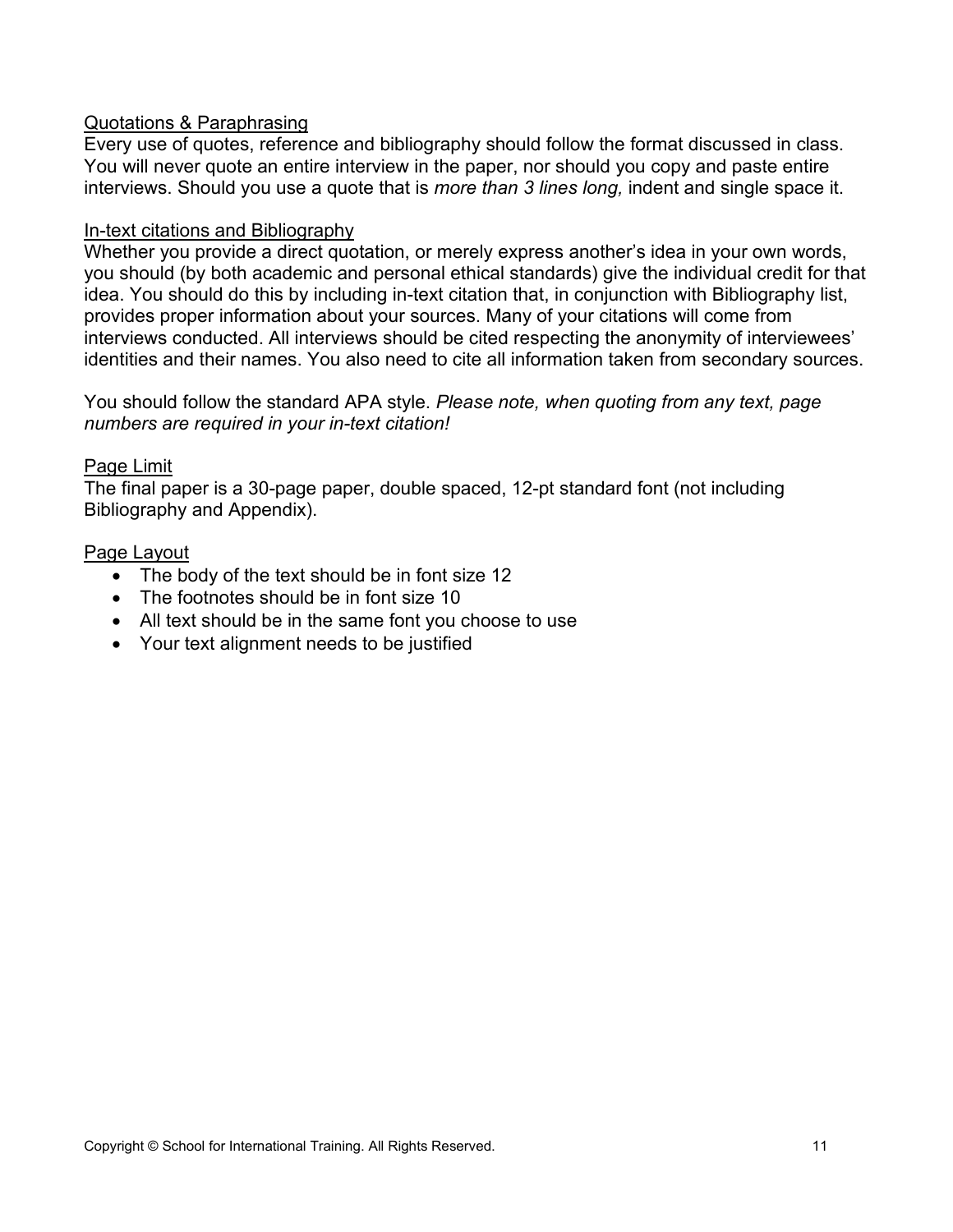# **RUBRIC: Independent Study Project Paper**

| Category                               | <b>Possible Considerations</b>                                                                                                                                                                          |
|----------------------------------------|---------------------------------------------------------------------------------------------------------------------------------------------------------------------------------------------------------|
| Title / Acknowledgements /<br>Abstract | -The title is succinct, interesting, and engaging; and it clearly explains the project<br>-The acknowledgements are complete and professionally written<br>-The abstract clearly summarizes the project |
| <b>Research Question /</b>             | -The study/research question is relevant, thought-provoking, and original                                                                                                                               |
| <b>Objectives / Justification</b>      | -The project aims to contribute information on a topic relevant to the local                                                                                                                            |
|                                        | community and/or other researchers                                                                                                                                                                      |
|                                        | -The objectives of the study are clearly presented and appropriate<br>-The justification for the project is clear and contextualized                                                                    |
| <b>Context and Literature Review</b>   | -Context: The content is relevant. Important themes and background information<br>are provided so reader understands study/research question and its place within                                       |
|                                        | the field of research                                                                                                                                                                                   |
|                                        | -Literature Review: The paper includes appropriate, high-quality of relevant                                                                                                                            |
|                                        | background sources, including several from refereed journals, indicating familiarity                                                                                                                    |
|                                        | with key publications on the topic                                                                                                                                                                      |
|                                        | -Creative projects: background information is relevant to both the thematic topic                                                                                                                       |
|                                        | being explored and the previous history of artistic work in this field.                                                                                                                                 |
|                                        | -Practica: the goals of the practicum are meaningful and are stated clearly; a focus                                                                                                                    |
|                                        | project and how it relates to the program theme are clearly described. The history                                                                                                                      |
|                                        | and work of the practicum organization, how its work relates to the program                                                                                                                             |
|                                        | theme, and how it fits into the context of other similar organizations are all                                                                                                                          |
|                                        | accurately described.                                                                                                                                                                                   |
| <b>Methods</b>                         | -The explanation of methodology is clear and accurate and supporting materials                                                                                                                          |
|                                        | are included in appendices (if applicable)                                                                                                                                                              |
|                                        | - Implementation of methods through the research process (e.g., interviewee                                                                                                                             |
|                                        | recruitment) is thoughtful and handled with care                                                                                                                                                        |
|                                        | -The methods are appropriate<br>-Practica: a clear and complete description of the work undertaken is given,                                                                                            |
|                                        | including dates and hours worked                                                                                                                                                                        |
| <b>Ethics</b>                          | -Human Subjects policies and ethical research guidelines are adhered to and                                                                                                                             |
|                                        | thoroughly discussed                                                                                                                                                                                    |
|                                        | -Appropriate consideration is given to informed consent, anonymity, and                                                                                                                                 |
|                                        | confidentiality of research participants, in keeping with human subjects protocols                                                                                                                      |
|                                        | and the SARB-approved ISP proposal                                                                                                                                                                      |
|                                        | -The ISP strengthens relationships and contributes to mutual trust between the                                                                                                                          |
|                                        | author and research participants in ways that are respectful, culturally appropriate,                                                                                                                   |
|                                        | and collaborative                                                                                                                                                                                       |
|                                        | -Natural science ISPs not involving human subjects show an awareness of and                                                                                                                             |
|                                        | respect for environmental ethics, as appropriate to the topic                                                                                                                                           |
|                                        | -The ISP is responsive to host community needs, as applicable                                                                                                                                           |
| <b>Presentation of Results /</b>       | -The findings are complete and are logically and convincingly presented                                                                                                                                 |
| <b>Findings</b>                        | -The findings are clearly differentiated from discussion or interpretation                                                                                                                              |
|                                        | -The prose discussion of findings is clear, succinct and logical                                                                                                                                        |
|                                        | -Any tables, graphs, photos and direct quotes are relevant and support the                                                                                                                              |
|                                        | argument                                                                                                                                                                                                |
|                                        | -Creative projects: The thinking and concepts behind the creative work, as well as                                                                                                                      |
|                                        | the messages contained within it are clearly explained, and the intended audience                                                                                                                       |
|                                        | (and availability to that audience) is described.                                                                                                                                                       |
|                                        |                                                                                                                                                                                                         |
|                                        |                                                                                                                                                                                                         |